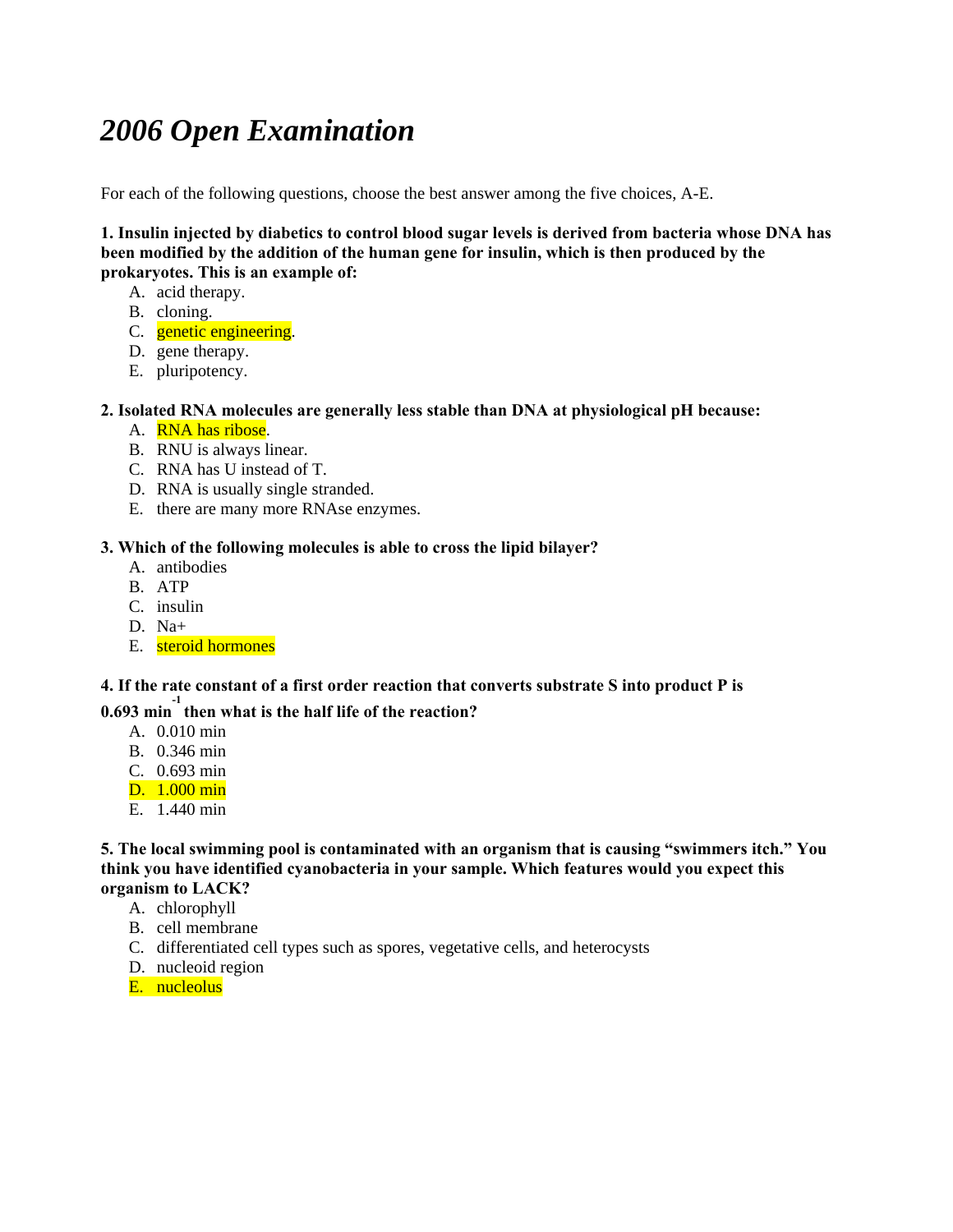#### **6. Suppose radioactive thymine was added to an actively dividing culture of** *E.coli* **bacteria. What would happen if a cell replicated once in the presence of this radioactive base?**

- A. one of the daughter cells, but not the other, would have radioactive DNA
- B. neither of the two daughter cells would be radioactive
- C. all four bases of the DNA would be radioactive
- D. radioactive thymine would pair with nonradioactive guanine

E. DNA in both daughter cells would be radioactive

## **7. If radioactive sulfur ( 35 S) is used in the culture medium of bacteria that harbor bacteriophage viruses, it will later appear in:**

- A. bacterial RNA.
- B. bacterial cell walls.
- C. viral DNA.
- D. viral RNA.
- E. viral coats.

#### **8. Which of the following would probably be LEAST DAMAGED by a lipid-dissolving enzyme (lipase)?**

- A. endoplasmic reticulum
- B. mitochondria
- C. ribosomes
- D. nuclei
- E. plasma membrane

#### **Questions 9 & 10 refer to the following information.**

**The concentration of ions inside an amoeba is expressed below as ion-units per milliliter. The composition of the extracellular environment (ECE) is given for comparison. Assume the amoeba has been in the environment for some time.** 

|            | --<br>$1 \times a$ |     | $\sim$<br>◡ | ITC<br>11CQ      |
|------------|--------------------|-----|-------------|------------------|
| Amoeba     |                    | ᠇▃  |             | -4<br>Q<br>ᆂ ᆂ ノ |
| <b>ECE</b> | $\sim$ 1           | ± U | 41          | $\Omega$<br>エエノ  |

#### **9. As the number of (+) and (-) ions in the amoeba and in the ECE are not equal, one might assume that:**

- A. the amoeba and the ECE are very acidic.
- B. the amoeba and the ECE are very basic.
- C. either  $K^{\dagger}$  or Na<sup>+</sup> has a different valence.
- D. a mistake in measurements had been made.
- E. other ions are also involved.

## **10.** The differences in concentration of K<sup> $+$ </sup> and Na<sup> $+$ </sup> inside and outside of the amoeba indicate that:

- A. amoeba are dead.
- B. diffusion is not occurring.
- C. energy has been increased.
- D. energy has been expended.
- E. osmosis has occurred.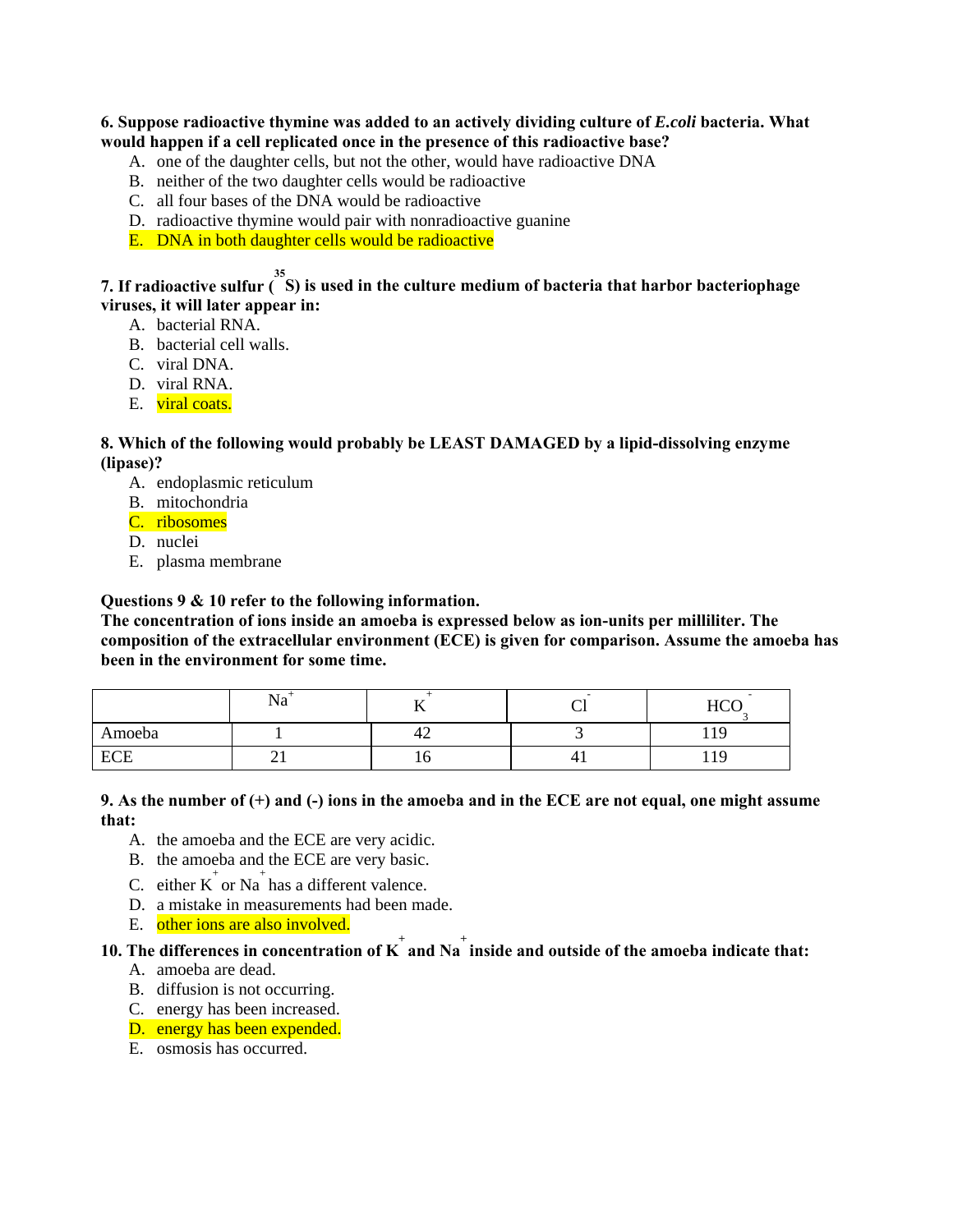**11. Five events occur in a cell constituting a cause-and-effect sequence:** 

- **1. an enzyme is manufactured at the ribosomes**
- **2. cellulose is deposited in a cell wall**
- **3. a molecule of RNA is transcribed**
- **4. a carbohydrate polymer is synthesized**
- **5. a nucleic acid migrates from nucleus to ribosome**

**The order in which these events occur is:** 

- A. 1, 3, 5, 4, 2
- B. 2, 1, 4, 5, 3
- $C. \quad 3, 5, 1, 4, 2$
- D. 4, 2, 1, 3, 5
- E. 5, 3, 4, 1, 2

**12. When bacterial cells multiply maximally during the logarithmic phase, the total number of cells (b)**  after some time interval (t) is equal to the original number of cells (B) multiplied by  $2^n$ , where n is the **number of generations formed during the time interval:**  $n = t/g$  **and**  $b = (B)(2^n)$ **. The generation time (g) for type A cells is 28 minutes (assume no cell death).** 

**Estimate the LEAST amount of time required for a population of type A cells to increase by 300 percent.** 

- A. approximately 42 minutes
- B. approximately 48 minutes
- C. approximately 52 minutes
- D. approximately 58 minutes
- E. more than 62 minutes

There was some question on the validity of the answer provided. Can you confirm? Tlh

**13. A population of 2800 flowers is in Hardy-Weinberg equilibrium, and 2352 of them are red in color. The red allele [R]is the dominant allele; the allele for white color [r] is recessive. What would be the frequency of heterozygotes in the population?** 

A. .03

- B. .16
- C. .48
- D. 71
- E. .84

#### **14. The cause of trisomy 21 is:**

- A. error during meiosis.
- B. chromosomal insertion.
- C. error during mitosis.
- D. incomplete duplication of chromosome 21.
- E. over duplication of chromosome 21.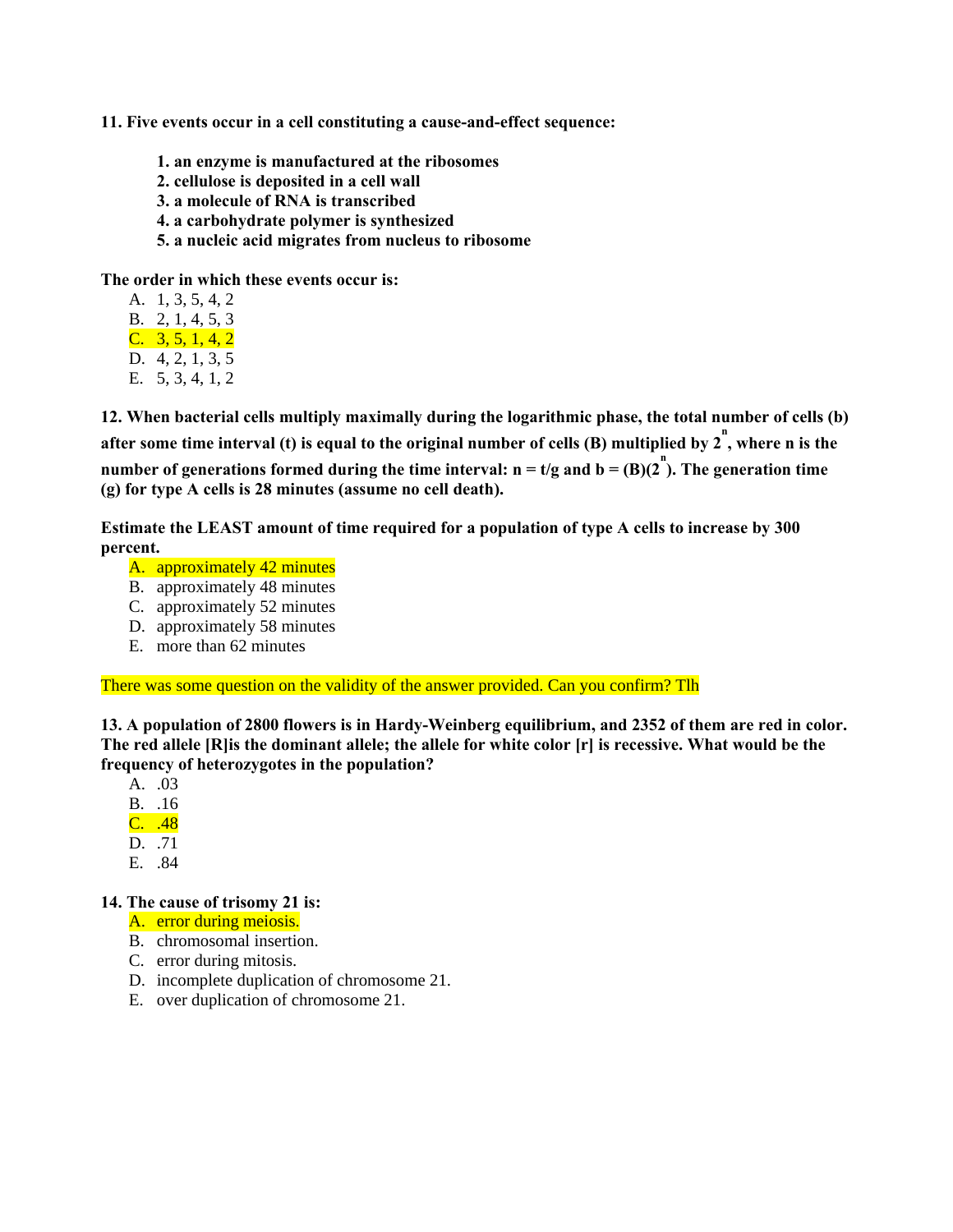#### **15. The molecular weight of fumarate is 160.0. How many grams of fumarate are there in 200 mL of a 0.1 M fumarate solution?**

- A. 0.32 grams
- B. 3.20 grams
- C. 8.00 grams
- D. 80.00 grams
- E. 3.20 kg

## **16. Replacement of a lysine with a glycine in a protein could result in all of the following EXCEPT** a **:**

- A. change in the quaternary structure of the protein.
- B. change in the secondary structure of the protein.
- C. loss of catalytic activity of the protein.
- D. loss of a negatively charged side chain.
- E. loss of the protein's ability to interact with other proteins.

## **Following general mutagensis, a researcher found in regard to lactose metabolism by a bacterium:**

| Lactose<br>Metabolism |              | Temperature    |
|-----------------------|--------------|----------------|
| $(+)$                 | $37^\circ$ C | $42^{\circ}$ C |
| Normal                | $(+)$        | $(+)$          |
| Mutated               | ′+)          | $(-)$          |

#### **17. The bacterial genome was sequenced and a mutation found in a gene adjacent to β-galactoside. How would you best explain these research findings? The:**

- A. sequencing data is incorrect.
- B. mutation lies in a regulatory gene.
- C. mutation renders the enzyme responsible for lactose transport sensitive to high temperatures.
- D. promoter protein in this pathway must be mutated such that it is denatured by the higher temperature.
- E. mutation must lie in the operator gene.

**18. Researchers found that the arginine code AGG is poorly represented in genes of** *E.coli***. Interestingly, they also found that this triplet, when present, binds to the ribosome 7-9 base pairs upstream from the starting ATG triplet (methionine). What does this information suggest in regard to the AGG codon?** 

A. it is a codon rarely found in this bacterium

B. it is conserved in most prokaroytic organisms

C. it may have a regulatory function in the cell

D. both B and C

E. A, B and C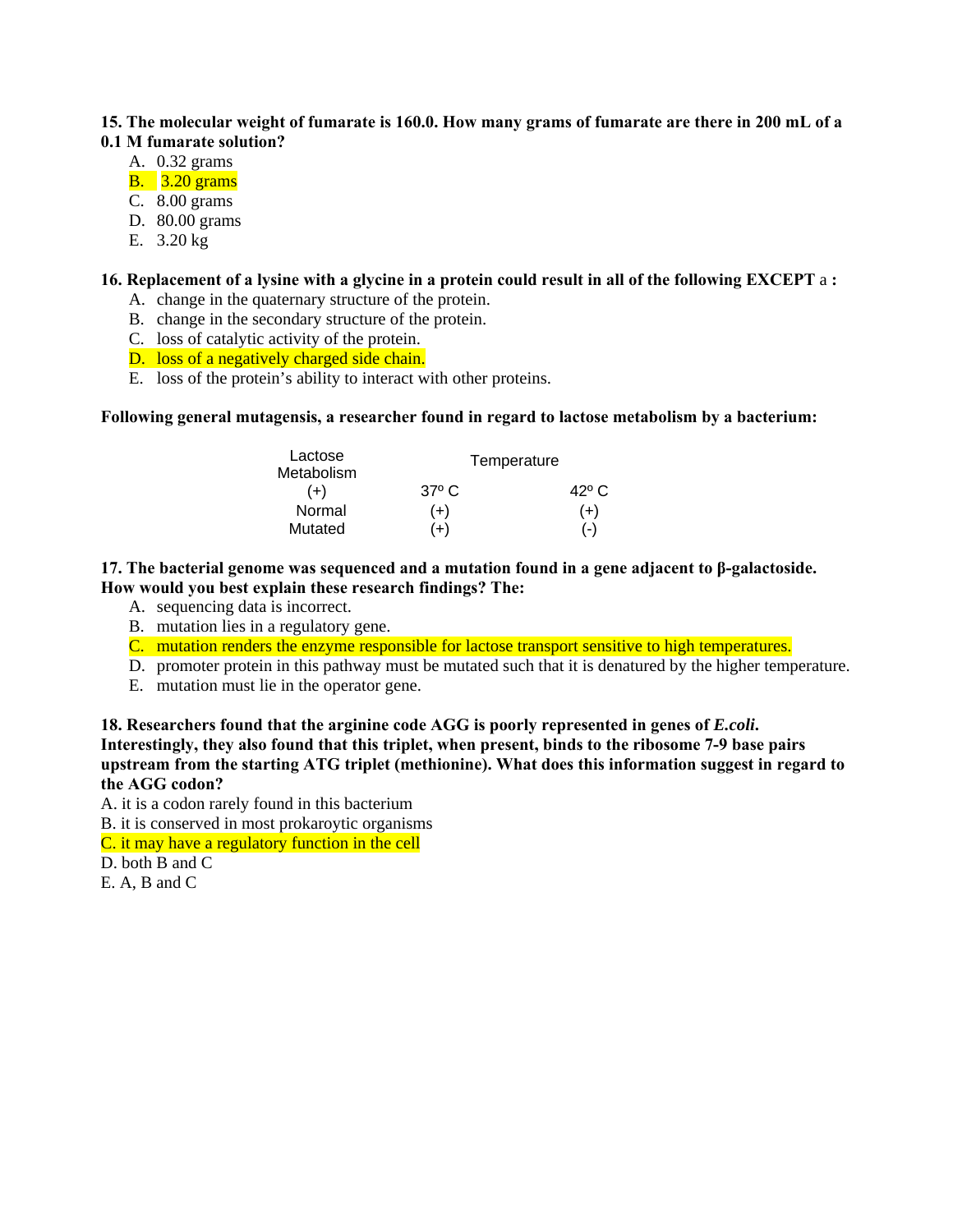

**19. The above pedigree results from a rare SEX-LINKED disease. If individual 1 and 2 have a baby, what is the likelihood that the child, noted with a ?, will have the disease?** 

A. 50% if it is a girl; 50% if it is a boy

B. 0% if it is a girl; 50% if it is a boy

C. 50% if it is a girl; 0% if it is a boy

D. 0% if it is a girl; 0% if it is a boy

E. 0% if it is a girl; 25% if it is a boy

**20. The diversity of animal and plant species found on the Galapagos Islands differs from that of the mainland because of:** 

- A. climate change.
- B. convergent evolution.
- C. divergent evolution.
- D. parallel evolution.
- E. random distribution.

**21. In many species of flowering plants, the characteristics of the flower; its scent, color, time of flowering, time of day it opens, kind and amount of food it offers, are matched to the pollinating organism's size, form, physiology and reproductive cycle. The term that describes this relationship is:**  A. convergent evolution.

- B. coevolution.
- C. divergent evolution.
- D. parallel evolution.
- E. pseudoevolution.

**22. Mountain goats may have a thicker coat of hair than goats at lower altitudes in the same general geographical area. This adaptation to the cooler climate of the mountains most likely arose as a result of:** 

A. allopathic selection.

B. bottleneck effect.

C. directional selection.

- D. genetic drift.
- E. stabilizing selection.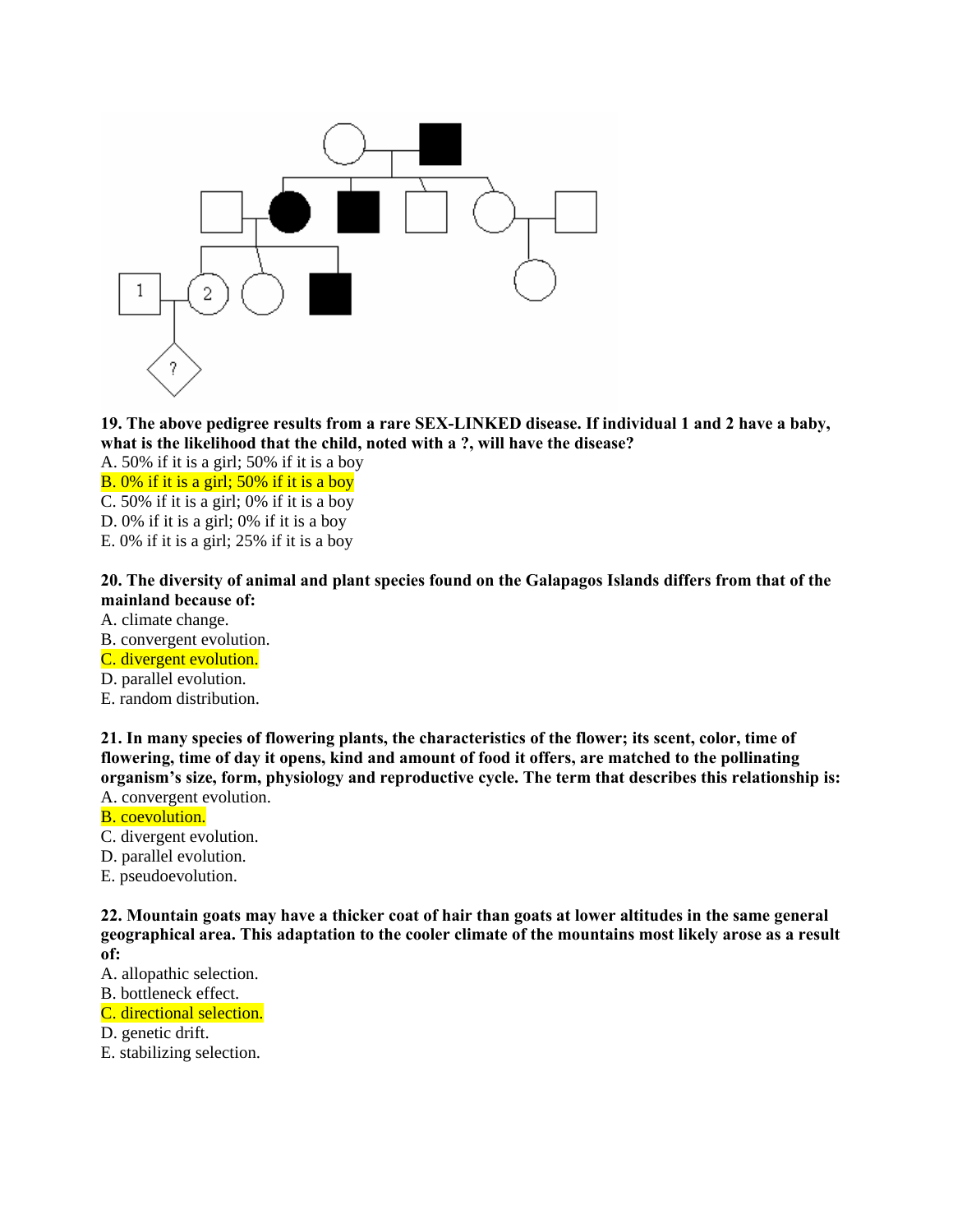## **23. A given polyclonal antibody molecule can bind to:**

A. only one molecule of antigen per antibody molecule.

B. more than one molecule of the same antigen per antibody molecule.

C. two different antigens at once.

D. more than one epitope on the same antigen molecule.

E. two different epitopes at once.

**24. If a mouse is exposed to cycles of 12 hours of light followed by 12 hours of dark, the mouse is mostly active in the dark and has a rest-activity cycle of 24 hours. If the mouse is then kept in a constantly dark environment, the period of the rest-activity cycle is slightly less than 24 hours. Why does the mouse's cycle shorten in the dark environment?** 

A. the mouse's clock genes get harmful mutations

B. the mouse's circadian clock requires environmental cues to reset it

C. the mouse's circannual rhythm is inhibited

D. the mouse's pineal gland secretes too much melatonin

E. the mouse's suprachiasmatic nuclei are over-stimulated by the darkness

## **25. Why is pepsinogen secreted as a zymogen into the stomach? To:**

A. change the pH of the stomach fluids to aid digestion.

- B. digest complex carbohydrates.
- C. digest tough cellulose material.
- D. inactivate pepsinogen.

E. prevent digestion of the gastric glands.

## **26. During alcoholism, the protein content and osmotic potential of the blood decreases severely because the liver is the major producer of blood proteins. In this situation, which of the following outcomes is to be expected?**

- A. body tissues will swell
- B. blood impurities will not be filtered out appropriately
- C. capillaries will become more impermeable to blood proteins
- D. solute concentration in the blood will decrease
- E. thoracic ducts will produce more blood proteins to compensate

## **27. The anatomy of an animal from a cold climate differs from that of an animal from the tropics in that:**

## A. the animal from the cold climate has smaller ears.

- B. the animal from the cold climate has larger ears.
- C. the animal from the tropics has more fat.
- D. the animal from the tropics has a more spherical body shape.

E. there is no difference except perhaps for coloration.

## **28. A person suffering from nerve gas exposure is given atropine to counteract the effects. Why?**

A. atropine binds to the nerve gas and inactivates it

B. atropine inactivates acetylcholine esterase and allows more acetylcholine to cross the synaptic cleft C. atropine blocks the acetylcholine receptor which blocks the excess acetylcholine lingering in the synaptic cleft

D. atropine blocks the sites where nerve gas acts

E. atropine stimulates the production of an enzyme that breaks down the nerve gas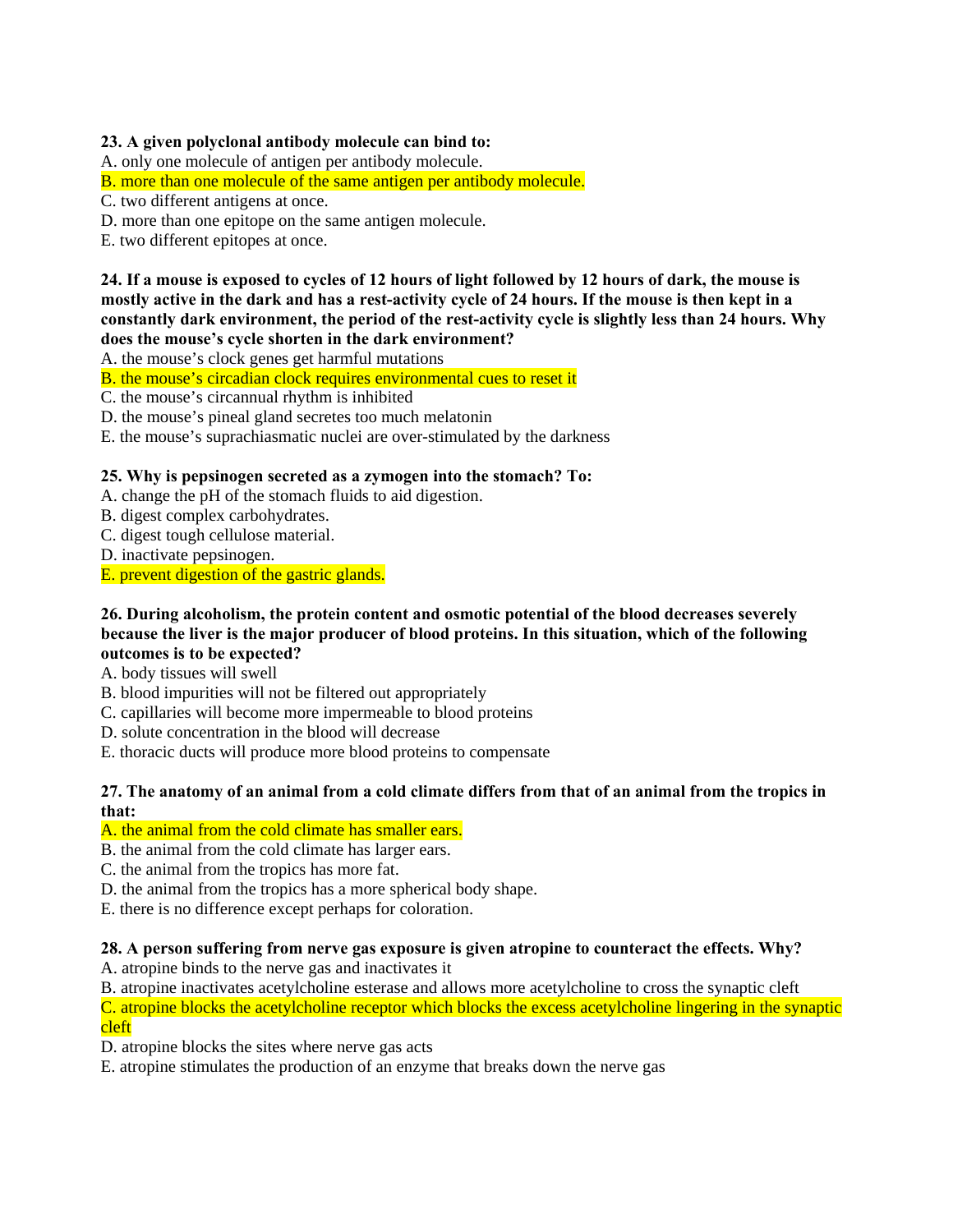## **29. Which of the following does NOT describe synovial joints?**

A. bones held together by cartilage

B. joint cavity

- C. joint surfaces of bones covered with articulating cartilage
- D. most freely movable of joints
- E. two-layered joint capsule

## **30. Which of the following processes aid in skeletal muscle relaxation after contraction?**

A. acetylcholinesterease degrades acetylcholine

- B. calcium is released from intracellular storage sites
- C. motor neurons send electrical signals to the muscle
- D. sodium is released from intracellular storage sites

E. troponin binds calcium

## **31. In India, "night blindness" is a condition mostly found in children, but it can also be found in adults. This condition is an early sign of:**

A. cataracts.

- B. glaucoma.
- C. myopia.

D. retinal degeneration.

E. vitamin A deficiency.

**32. A dog was kept in a room at a temperature of 40°C for two weeks. At the end of that time, it was determined that the dog was sterile. An investigator conjectured that the high temperature had caused the animal's sterility. In order to conjecture this hypothesis, an investigator should be able to show that:** 

A. a cat kept in the same room did not become sterile.

- B. the dog's pituitary gland had not degenerated.
- C. the dog was homozygous for temperature sensitivity.
- D. the dog was not sterile before the experimental period began.
- E. the high temperature did not alter the dog's blood pressure.

## **33. An antidiuretic hormone:**

- A. decreases absorption of urea.
- B. decreases plasma glucose after meals.
- C. decreases sodium reabsorption from the ascending limb of the Loop of Henle.

D. increases free-water transfer from the distal convoluted tubule and collecting duct to the capillary blood.

E. increases osmolarity.

**34. Which one or combination of the following explains why patients with sickle cell anemia have difficulty breathing at high altitudes?** 

**1. elongation of the red blood cells reduces surface to volume ratios** 

**2. self-associated hemoglobin proteins have altered cooperative binding affinities** 

**3. soluble oxygen is unable to diffuse through the membrane of red blood cells in sickle cell patients** 

A. 1 only

- B. 1 and 2 only
- C. 1 and 3 only
- D. 2 and 3 only
- E. all of the above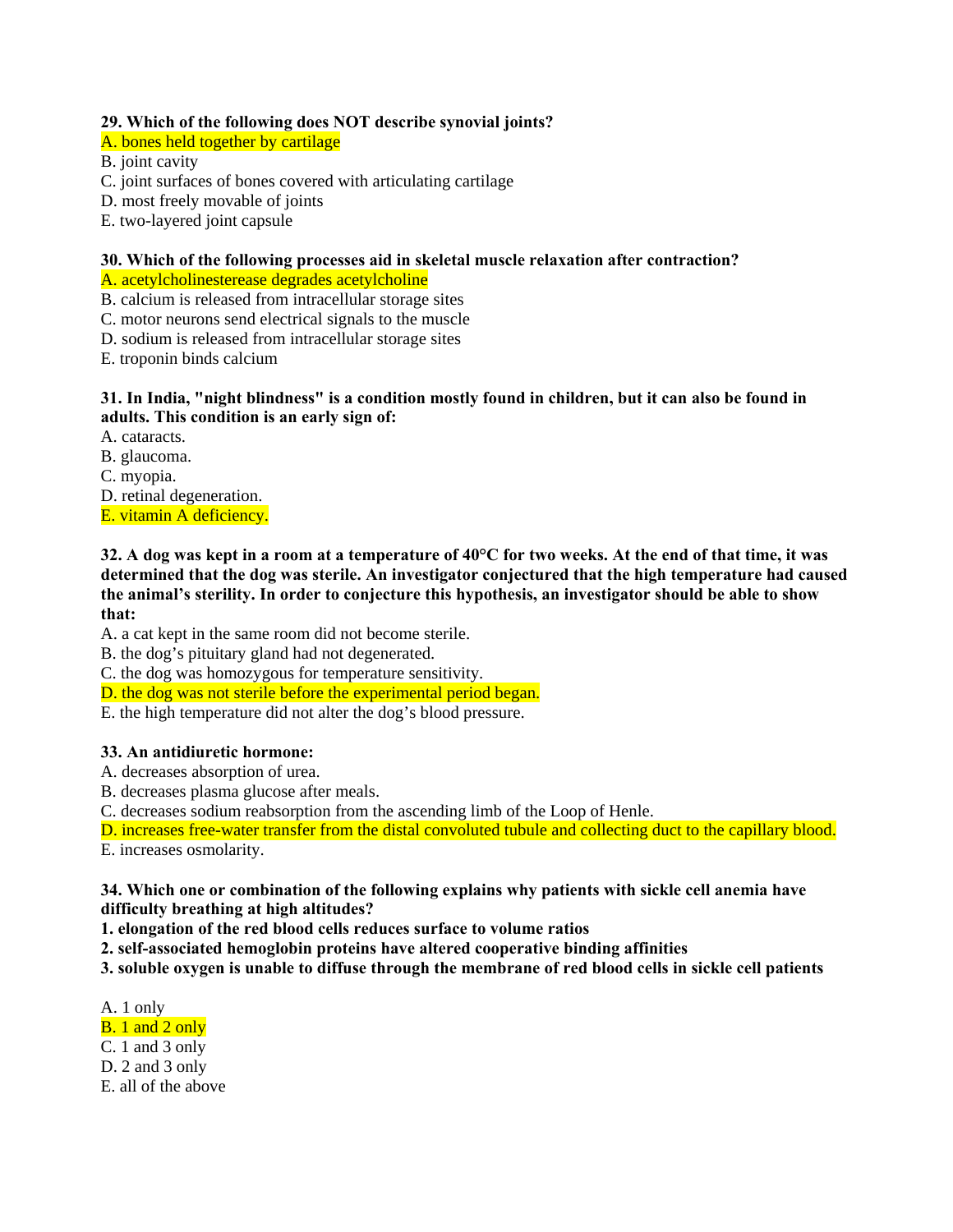**35. Which of the following is NOT required by nitrogen-fixing organisms for growth?**

A. carbon dioxide

## B. nitrate

C. nitrogen

D. oxygen

E. all are required

**36. A scientist established a controlled squirrel population within a woods containing 60 Oak trees and one pair of squirrels in 1975. She did a count of squirrels each year for five years. The data that she collected are shown below.** 

| Year | Run 1 | Run 2    | Run 3          | Run 4          | Run 5 | Average   |
|------|-------|----------|----------------|----------------|-------|-----------|
| 75   |       |          |                |                |       |           |
| 76   |       |          |                |                |       | 57<br>J.Z |
| 77   | 16    |          | 16             |                |       | 12.6      |
| 78   | 40    | 27       | 4 <sub>1</sub> | 2 <sub>1</sub> |       | 31.2      |
| 79   | 101   | --<br>O. | 100            | 52             | 67    | 77.4      |

**Assuming no emigration or immigration, what is the closest approximation of the natural rate of increase of this population?** 

A. 2

B. 3

C. 4

D. 5

E. 6

**37. The photobiont of a lichen is most likely to be:** 

A. green algae or cyanobacteria.

B. green or red algae.

C. moss or cyanobacteria.

D. red algae or moss.

E. sponge.

**38. Xerophytic adaptations are exemplified by which combination of the following features?** 

**1. stomata close at night and open during the day** 

- **2. rolled leaves**
- **3. thick waxy cuticles**
- **4. reduction in leaf area**

**5. hairy leaves** 

A. 1, 2 & 3 B. 1, 2, 3 & 4 C. 2, 3 & 4  $D. 2, 3, 4 & 5$ E. all of the above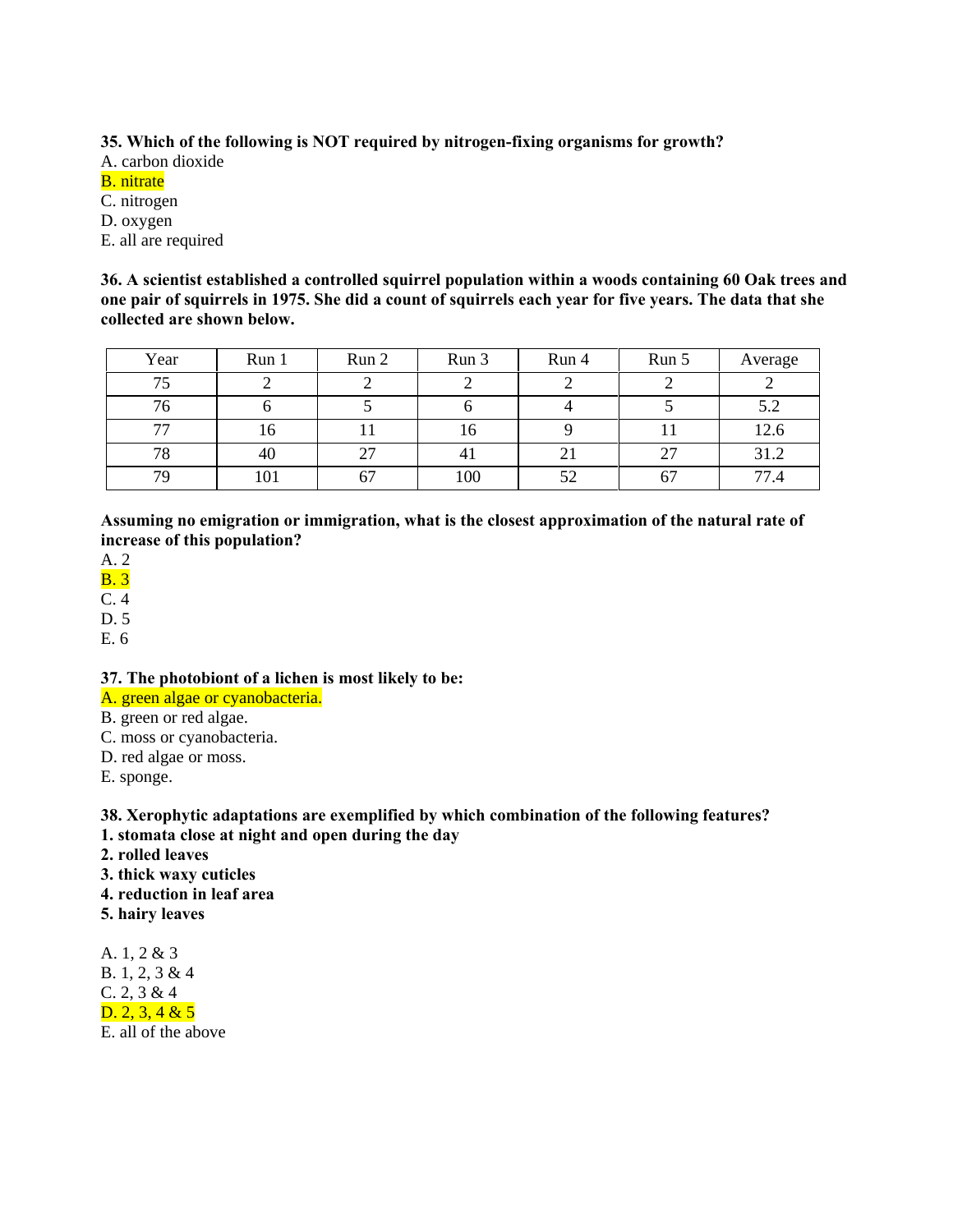**39. The denitrifying activity of denitrifying bacteria will be REDUCED by which of the following?** 

- A. decrease in oxygen concentration
- B. decrease in nitrogen concentration
- C. increase in nitrate concentration
- D. increase in oxygen concentration

E. increase in soil moisture content

**40. Of the following statements, which combination correctly represents the characteristics of primary production?** 

- **1. it is carried out only by green plants**
- **2. it is carried out only by photoautotrophs**
- **3. it determines the total energy flow through an ecosystem**
- **4. it determines the amount of life that an ecosystem can support**
- **5. gross productivity minus respiration is equal to net productivity**

A. 1, 2, 3 & 4 B. 2, 3 & 4 C. 2, 3 & 5  $D. 2, 3, 4 & 5$ 

E. all of the statements

## **41. Cattle trample and kill small plants surrounding a water hole as they stand near it to drink water. This is an example of:**

#### A. amensalism.

- B. Batesian mimicry.
- C. commensalism.
- D. Mullerian mimicry.
- E. mutualism.

## **42. If you were to see a child pulling a toy, followed by three young domestic geese, which of the following would be the most likely explanation for the goslings' behavior:**

- A. associative learning.
- B. displacement.
- C. imprinting.
- D. instinct.
- E. training.

## **43. The movement of water from the soil to the top of a tall tree is primarily the result of:**

A. active transport of water from xylem vessels into leaf cells.

- B. active transport of water into xylem vessels.
- C. higher water potential in leaf cells as compared to root cells.
- D. root pressure.
- E. transpiration.

## **44. If a scientist adds a chemical that specifically inhibits diffusion of protons out of the thylakoid through the ATP synthase complex, the result would be:**

A. an increase of NADP in the interior of the thylakoids.

- B. an increase in the pH in the interior of the thylakoids.
- C. increased production of ATPs.
- D. no net change in ATP production.